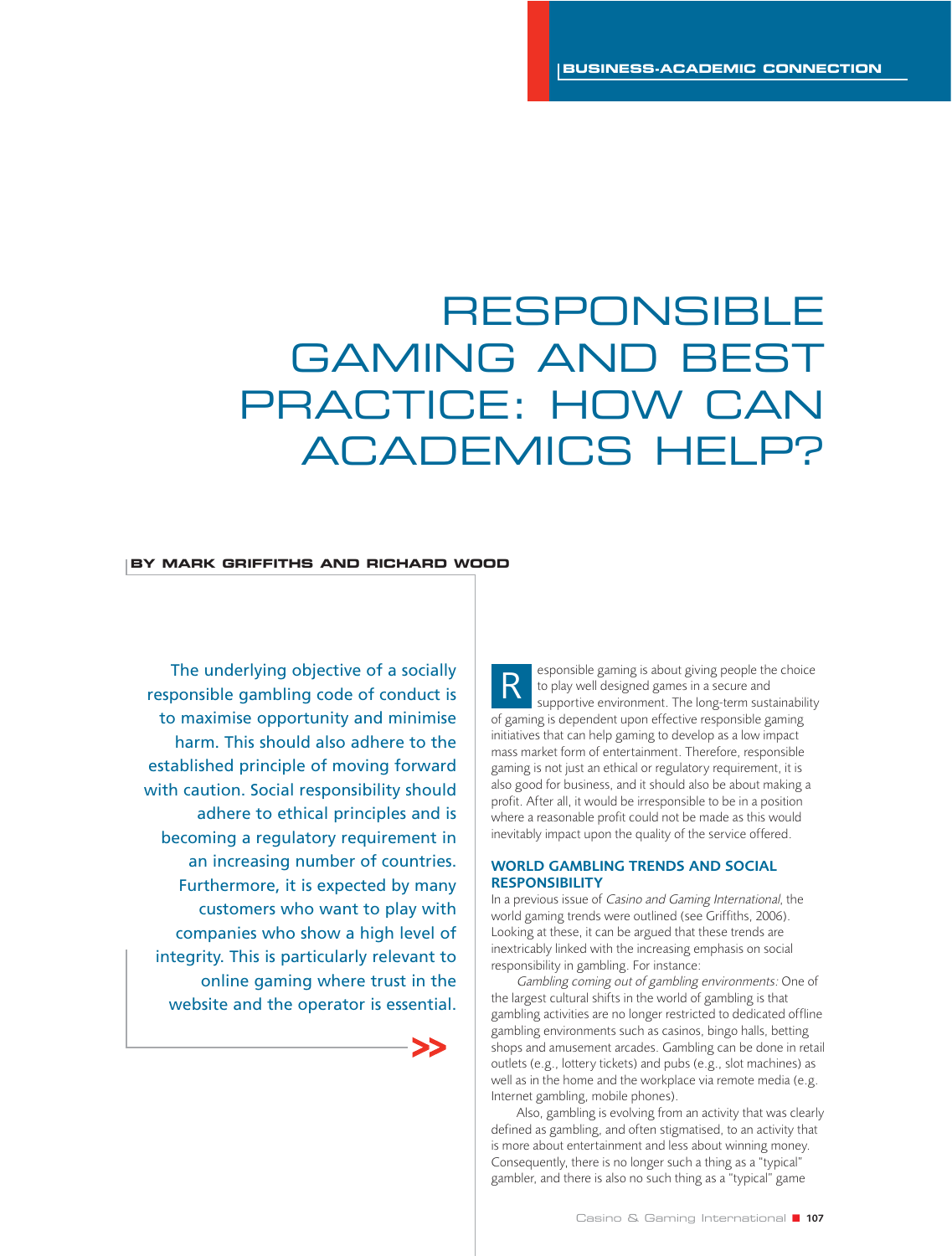either! Gaming is merging with television, videogames, communications, travel and shopping experiences and holiday concepts. Caution should be exercised here that the same high level of social responsibility is applied across the board. A bad reputation gained for one game, or channel, can have serious consequences for the entire reputation of the company.

The increased use of technology in gambling activities: Technology is continuing to provide new market opportunities not only in the shape of Internet gambling but also in the shape of more technologically advanced slot machines and video lottery terminals, interactive television gambling, and mobile phone gambling. In addition, other established gambling forms are becoming more technologically driven (e.g. bingo, keno). It is likely that some of these online remote forms of gambling provide less initial protection for vulnerable and susceptible individuals than offline gambling. The natural consequence of such a situation is that online gambling activities need more in the way of established social responsibility infrastructures.

Gambling becoming a more individual activity: One of the consequences of increased use of technology has been to reduce the fundamentally social nature of some forms of gambling to an activity that can be less social (e.g. slot machine gambling, video poker, Internet gambling). Those who experience problems are more likely to be those playing on their own (e.g. those playing to escape). Gambling in a social setting could potentially provide some kind of "safety net" for over-spenders, i.e., a form of gambling where the primary orientation of gambling is for social reasons with the possibility of some fun and chance to win some money (e.g. bingo). The shift from social to asocial forms of gambling suggests that operators need to be more socially responsible in getting gamblers to gamble sensibly and within acceptable limits (i.e., staying in control). People who are gambling to escape will be asocial wherever they are as they are not gambling for the social aspects anyway.

Widespread deregulation and increased opportunities to gamble: Gambling deregulation is now firmly entrenched worldwide. The general 'rule of thumb' is that where accessibility of gambling is increased, there is an increase not only in the number of regular gamblers but also an increase in the number of problem gamblers. However, there is evidence from around the world that if that social responsibility infrastructures are put in place before deregulation (e.g., education and prevention programmes, helplines, treatment facilities), then problem gambling can be stabilised and in some cases may even decrease.

## **DIMENSIONS OF SOCIAL RESPONSIBILITY**

Our research and dissemination of good social responsibility practices focuses upon three main dimensions. These are: (i) design, (ii) behavioural transparency, and (iii) customer support. These three areas of social responsibility are within the wider sphere of more general corporate social responsibility that can include areas such as compliance to codes of conduct, age limits to prevent underage play, and general support for social impact initiatives.

Design mainly falls into two areas for the gaming industry – design of gaming venues (e.g., environmental design of venues such as casinos, betting shops) and design of games (e.g., instant win games on the Internet, lottery product portfolios). Behavioural transparency covers those

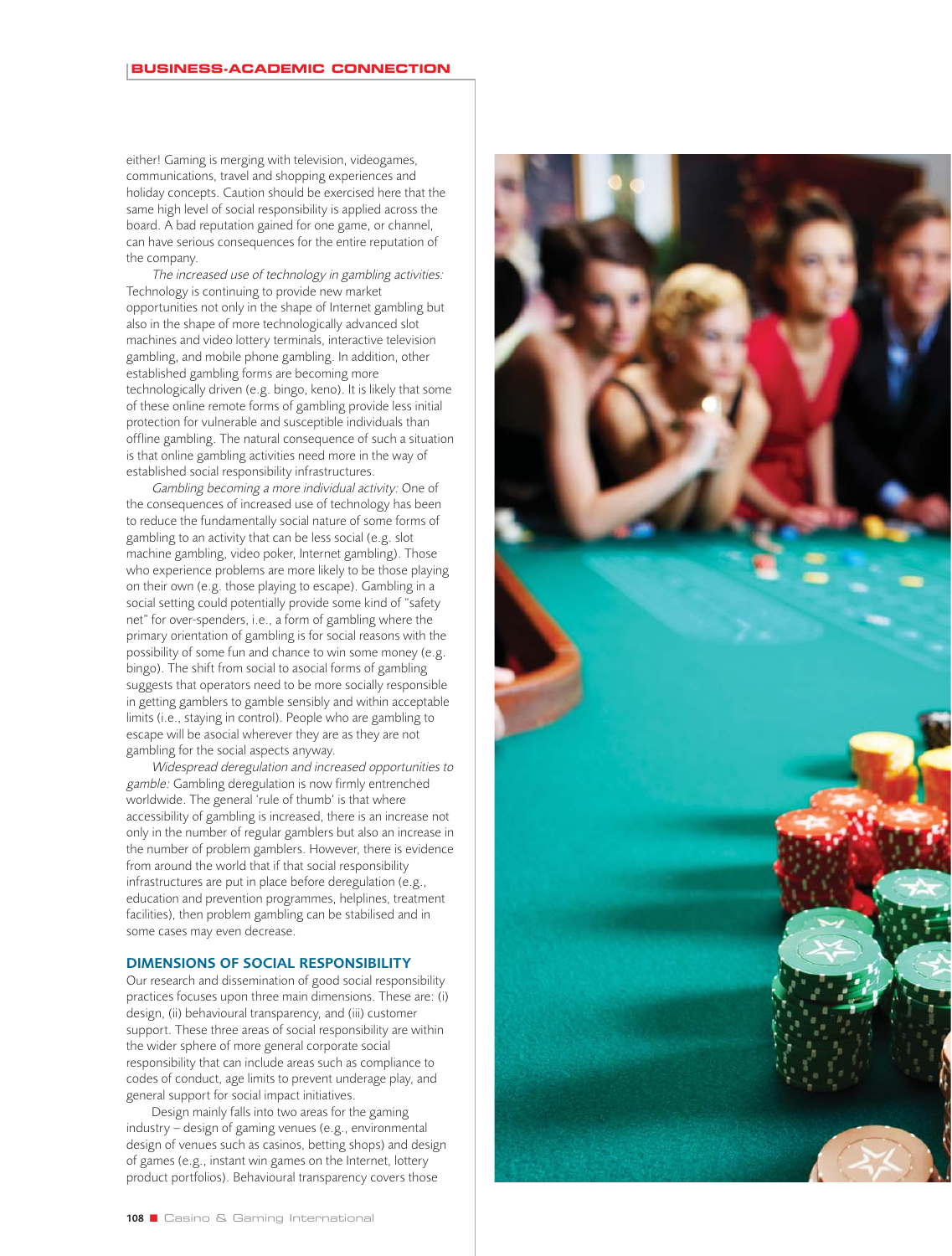

#### **BUSINESS-ACADEMIC CONNECTION**

areas where the gaming industry imparts information about games to players (e.g., advertising, product purchase, staying in control), or feedback about player behaviour (e.g., behavioural monitoring). These diverse forms of information dissemination practice should be honest and imparted with integrity.

Customer support relates to all those practices that either helps staff to understand player behaviour (e.g., ongoing staff training) or helps players get any help they need in relation to their playing behaviour (e.g., staff intervention and good referral services to helping agencies). The following section highlights some of the more specific areas of social responsibility practice within these three dimensions along with some salient areas within general corporate social responsibility. However, the areas discussed below are somewhat generic. Specific forms of gambling (e.g., Internet gambling) may also have additional specific social responsibility considerations.

### **CORPORATE SOCIAL RESPONSIBILITY**

Industry compliance to codes of conduct – Operators within the gaming industry should adhere not only to government regulators but also to the codes of conduct and practice formulated by their trade associations. Furthermore, all personnel should be made aware of and understand the codes.

Access by minors – Children and adolescents need to be protected. In all instances, access to gambling by under-aged minors should be prohibited. Operators or their agents should prominently display the minimum age of entry and not make external premises attractive to children. There should be a sufficiently controlled and supervised point of entry to make illegal gambling difficult. This means that selfservice lottery terminals should be prohibited unless they are supervised. There should also be strict sanctions for those operators or individuals who are caught selling to minors. High street gambling should therefore be restricted to wellregulated, age-controlled, properly supervised specific gambling venues where staff understand issues relative to gambling.

Support for social impact initiatives – One of the ways that the gaming industry can be effective in the area of social responsibility is to support social impact initiatives. Recognition of a socially responsible approach is mutually beneficial to the industry as well as the players. Initiatives include (i) financial support to those organisations that develop gambling treatment, training, education and research programmes, (ii) support and encouragement of such organisations (including consultation with the industry at planning, design and promotion stages), and (iii) uptake of training programmes by such organisations.

Commitment to social responsibility – Operators need to develop a culture that is supported by socially responsible policies and procedures. It is in everyone's interest to recognise that social responsibility is fundamental to the longterm development of the gaming industry. Operators should have to attain a certificate of social responsibility or some kind of external accreditation or audit before improved products or agreed deregulation can be introduced. These would be awarded after passing an external social audit. On a wider level, companies should also consider how their activities support their local community and give consideration to the social impact of their products.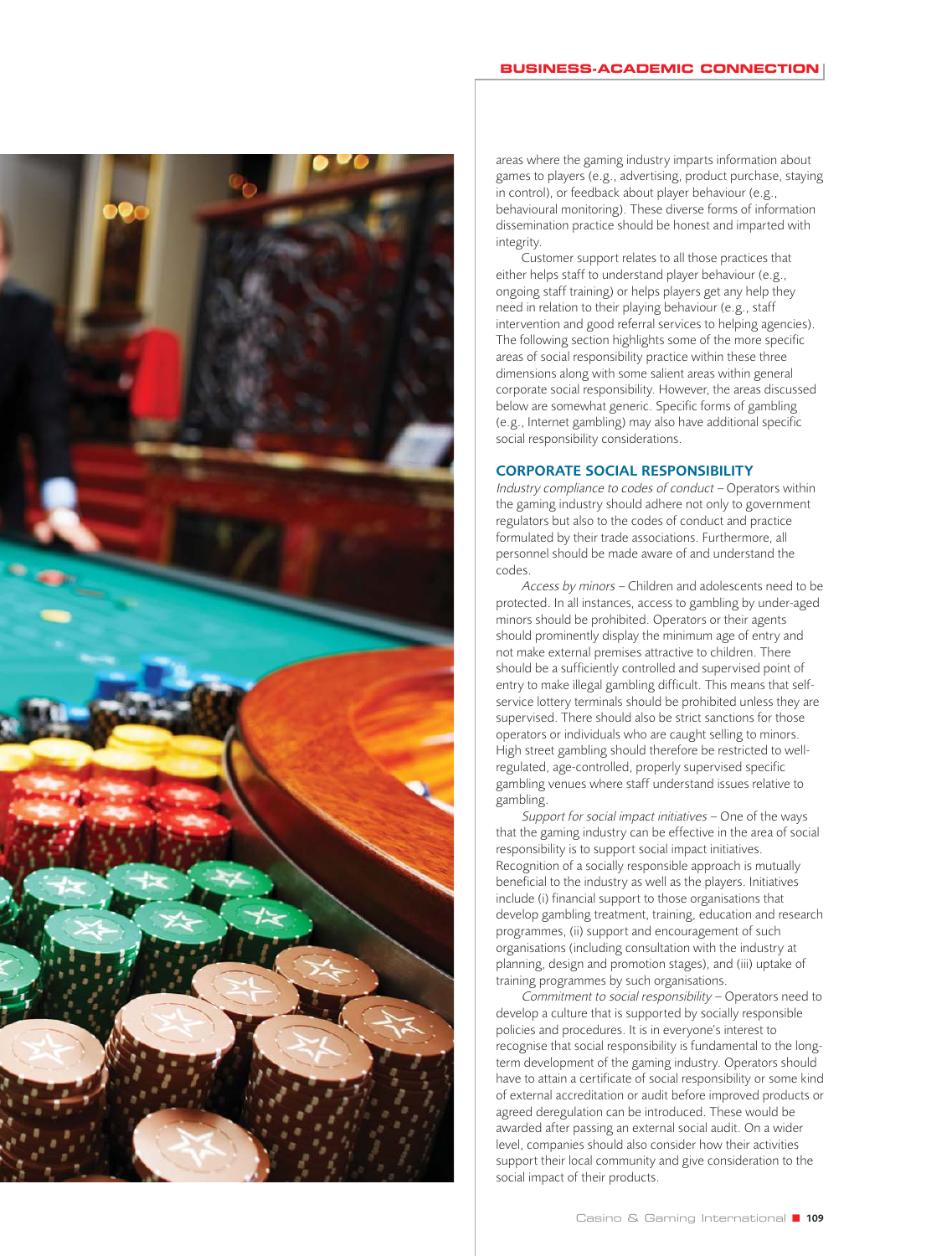>> THE INDUSTRY HAS INCREASINGLY RESPONDED IN A SERIOUS MANNER TO THE ISSUE OF PROBLEM GAMBLING AND ITS SOCIAL IMPACT AND THERE IS A PUSH ON RESPONSIBLE GAMBLING THROUGHOUT THE GAMING INDUSTRY. WHATEVER THE REASONS FOR INCREASED EMPHASIS IN SOCIAL RESPONSIBILITY, THE GAMING INDUSTRY NEEDS ACCESS TO THE LATEST INNOVATIONS AND RESEARCH FINDINGS TO ENSURE THAT RESPONSIBLE GAMING INITIATIVES CONTINUE TO PROVIDE THEIR PLAYERS WITH A LOW IMPACT ENJOYABLE GAMING EXPERIENCE >>

#### **DESIGN**

Game and gaming environment design – Although gambling behaviour can be influenced by a person's individual risk factors (e.g., genetic predispositions, personality factors, social environment in which the person was raised), gaming operators have responsibility for the ways in which players are attracted to play on their products (e.g., ease of accessibility in gambling, advertising to attract custom, incentive bonuses to gamble), the design of their environments in attracting people to gamble (e.g., the use of light, colour, sound and music in gambling venues), and the design of the gambling product itself (e.g., game speed, prize structure, jackpot size, and illusion of control features on a slot machine). Games should be designed to limit excessive play in environments designed for customer enhancement rather than purely about maximising shortterm profits (see Griffiths, Wood, Parke and Parke [2007] for some initiatives to help in this area).

#### **BEHAVIOURAL TRANSPARENCY**

Advertising and promotion – Quite clearly it is appropriate that gaming industry needs to advertise and promote its facilities. In addition to conforming to each country's own advertising codes of practice, the most important recommendation would be that advertisements and promotions should not appeal to vulnerable members of society (such as minors, those with severe learning difficulties and problem gamblers). Potential players should also be given all the information they are likely to need to make an informed choice (such as the chances of winning on the activity or the payout ratios). There is also an implicit assumption that all the games will be fair and designed in such a way to protect the player.

Information about staying in control *–* Although players are clearly responsible for their own gambling, they should still be reminded of the need to exercise control. Information in the form of posters or leaflets should highlight the need to stay in control, and be prominently displayed where it will be seen by players.

Product purchase – Providing help and advice to players is to be commended. However, players should under no circumstances be encouraged to (i) increase the amount of money they have decided to gamble with, (ii) enter into continuous gambling for a prolonged period of time, (iii) regamble their winnings, or (iv) chase losses.

Monitoring player behaviour – The monitoring of player behaviour on remote gambling sites (e.g., Internet gambling) or via smart cards is becoming increasingly popular with

gaming operators. However, such technologies should be harnessed for protective and helpful intervention rather than be used to get heavy spending players to spend even more. The money generated by problem gamblers should not be a core marketing strategy of any socially responsible operator.

#### **CUSTOMER SUPPORT**

Staff training – Ongoing staff training around the area of social responsibility should be given at all levels to all those working in the gaming industry. Awareness-raising of such issues is a necessity to enable staff to deal with relevant situations. Staff should also be able to identify aspects of policy and practice relative to appropriate intervention that will contribute to minimising the harm attributable to uncontrolled gambling.

Appropriate staff intervention – Intervening in the case of a suspected problem gambler is a sensitive issue. Staff need to be trained to deal with such situations and must also know what to do if they are approached by someone who needs help.

Providing information and/or help for those with gambling problems *–* At the core of exercising a duty of care lies the principle of assisting players to address any concern about their gambling. Telephone helplines and addresses of helping agencies can be displayed on posters, leaflets, and on the back of lottery tickets or smart cards. Information should be freely available without having to ask a member of staff and should be placed in areas of high accessibility (e.g., a poster in a toilet, leaflets at the exit door). Gaming operators should also have a good referral system with local and/or national helping agencies.

# **THE RELATIONSHIP BETWEEN SOCIAL RESPONSIBILITY AND ACADEMIC RESEARCH**

We have been working in the field of responsible gambling for many years and it is a field that has expanded considerably over the last decade. However, despite this increase in interest by both academic researchers and gaming operators it is often difficult for research to be translated into practical responsible gambling applications. Partly, this is because research is largely published in academic journals and mostly read by other academics. Figure 1 highlights the traditional relationship of information dissemination between academic researchers and the industry. Not only did academics and practitioners rarely speak to the gaming industry (and vice versa) but the areas of focus were typically specific. For instance, academics and practitioners traditionally focussed on problem gamblers, and the gaming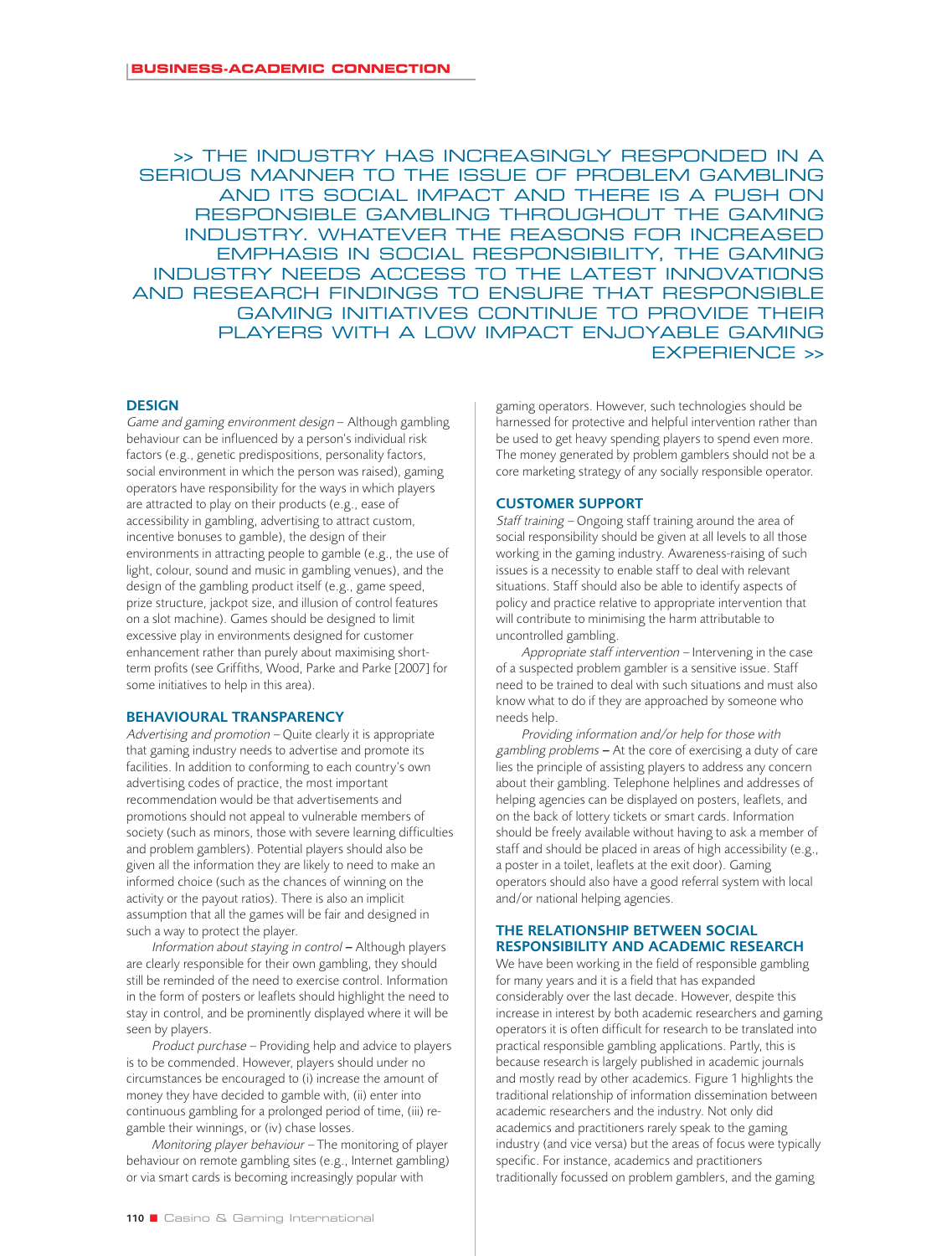industry traditionally focussed on profit and traditional gamblers in one medium (mostly males in offline premises) (see Figure 1).

#### **Figure 1: Traditional dissemination relationship between academic researchers/clinicians and the gaming industry**



Figure 2 highlights the emerging model of information dissemination between the two stakeholders. Academics and practitioners now have a wide range of interests in the area (including 'social gambling', marketing, interdisciplinary research). The gaming industry has also expanded their horizons and has interests in a wide variety of areas (including corporate social responsibility, multi-media platforms, brand psychology, non-male gamblers, and entertainment more generally).

#### **Figure 2: Emerging dissemination relationship between academic researchers/clinicians and the gaming industry via IRGO**



As academic researchers we know that there is a lot of research information out there in a wide variety of outlets (e.g. psychology journals, sociology journals, criminology journals, social policy journals, economics journals, and journals specialising in gaming, gambling, addiction and

leisure, etc.). But how can a gaming operator be sure that they have access to the latest information and that the information they have has credibility? Furthermore, how can this research be translated into effective responsible gaming initiatives? On the whole, responsible gaming personnel do not have the time or resources to continually search for all the latest relevant research articles, to read them cover to cover, evaluate them, and consider how they can be practically applied. Their major concern is to implement and monitor effective strategies within their company which in itself is a full-time task.

There is a need then for a service that brings this research together, evaluates its credibility, and makes practical suggestions for how it can be used. This is why we as a group of international academic responsible gaming researchers founded the International Responsible Gaming Organisation (IRGO). The inaugural conference was recently held in Stockholm, sponsored by Svenska Spel, and had over 110 delegates from 23 countries coming together to hear about some of the latest responsible gaming research findings and practises from around the world.

The aim of IRGO is to:

- Provide worldwide up-to-date research findings
- Produce summaries of key research studies and findings ■ Suggest practical applications of research in relation to
- social responsibilities ■ Undertake specific literature reviews on social responsibility practices by request
- Provide updates of responsible gaming news items
- Provide a reference archive database of academic (and other) journal articles
- Provide an opportunity for discussion among operators via secure intranet
- Host an annual conference to disseminate the very latest in social responsibility initiatives from both industry and academia.

To do this we have gathered together a group of expert gaming researchers and clinicians from around the world to ensure that IRGO provides the most–up-to-date world-wide evidence available. These include academics and clinicians from North America (Dr Henry Lesieur, Dr Jeff Derevensky), Australia (Dr Paul Delfabbro) and Europe (Dr Gerhard Mayer, Thomas Nilsson, Dr Jonathan Parke). Information is disseminated via the IRGO website (www.International-Responsible-Gaming.org) and is provided to gaming operators via a subscription service.

As the global economy and the market interests guide political decision-making, the topic of social responsibility by

>> GAMBLING IS EVOLVING FROM AN ACTIVITY THAT WAS CLEARLY DEFINED AS GAMBLING, AND OFTEN STIGMATISED, TO AN ACTIVITY THAT IS MORE ABOUT ENTERTAINMENT AND LESS ABOUT WINNING MONEY. CONSEQUENTLY, THERE IS NO LONGER SUCH A THING AS A "TYPICAL" GAMBLER, AND THERE IS ALSO NO SUCH THING AS A "TYPICAL" GAME EITHER! GAMING IS MERGING WITH TELEVISION, VIDEOGAMES, COMMUNICATIONS, TRAVEL AND SHOPPING EXPERIENCES AND HOLIDAY CONCEPTS >>